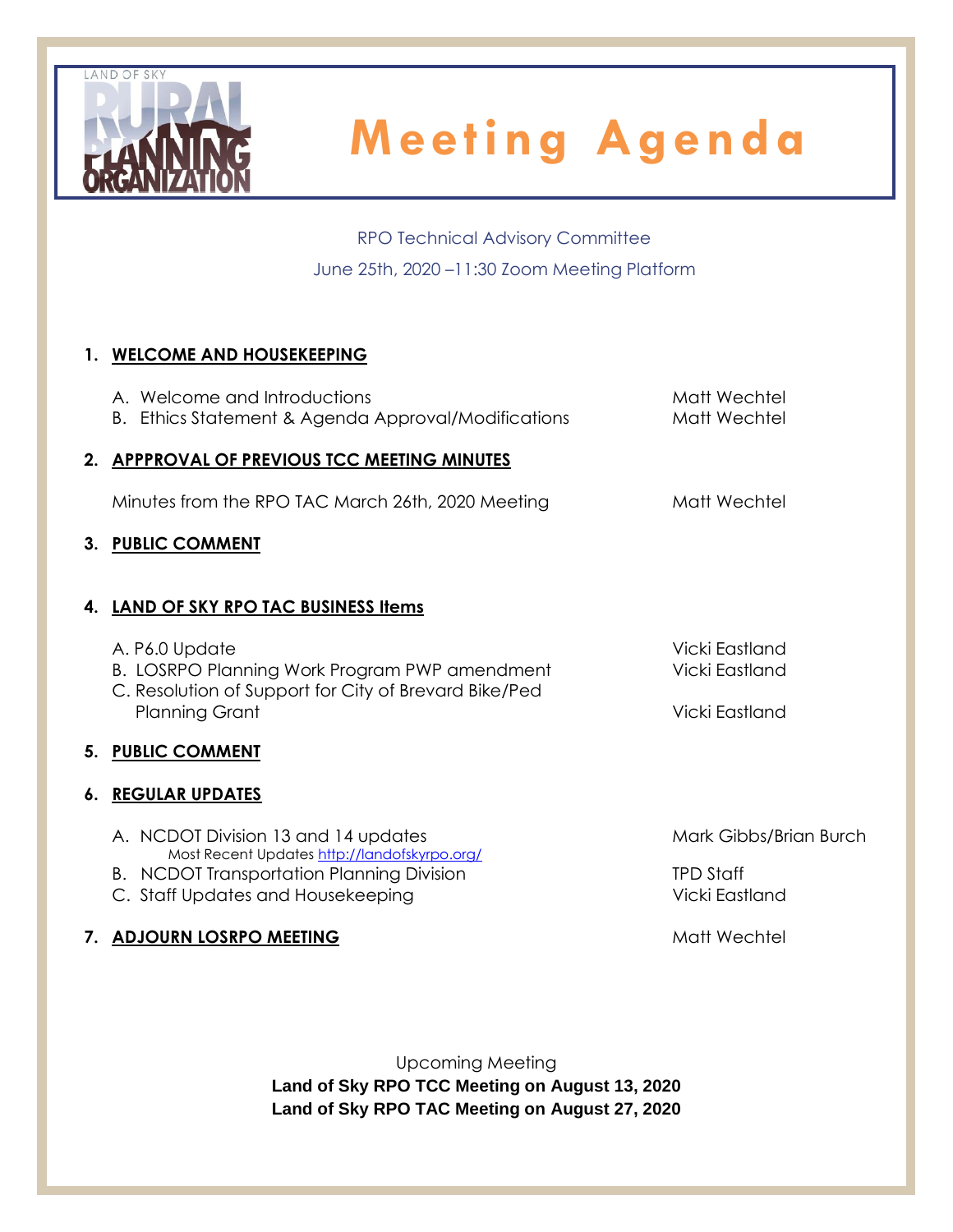



**Item 1B: Ethics Statement**

**ETHICS AWARENESS & CONFLICT OF INTEREST REMINDER** 

**(To be read by the Chair or his or her designee at the beginning of each meeting)** 

**In accordance with the State Government Ethics Act, it is the duty of every Board member to avoid conflicts of interest. Does any Board member have any known conflict of interest with respect to any matters coming before the Board today? If so, please identify the conflict and refrain from any participation in the particular matter involved.**

## **2. APPROVAL OF PREVIOUS MEETING MINUTES:**

Land of Sky Rural Planning Organization **Technical Advisory Committee Minutes – March 26th, 2020**

## Attendees:

Chair Matt Wechtel Vicki Eastland Zia Rifkin Maureen Copelof Erica Anderson Jason Chappell

Brian Burch Mark Gibbs Troy Wilson Hannah Cook Stephen Sparks Daniel Sellers

Steve Williams Brownie Newman Lonnie Watkins James Upchurch

## **WELCOME AND INTRODUCTIONS**

Chair Matt Wechtel called the meeting to order at approximately 11:30am and welcomed attendees. He read the Ethics Statement, and inquired if there were any conflicts, which would preclude TAC members from voting on business items, to state such for the record, and to refrain from participating in the matter. He requested approval of the agenda, at this time.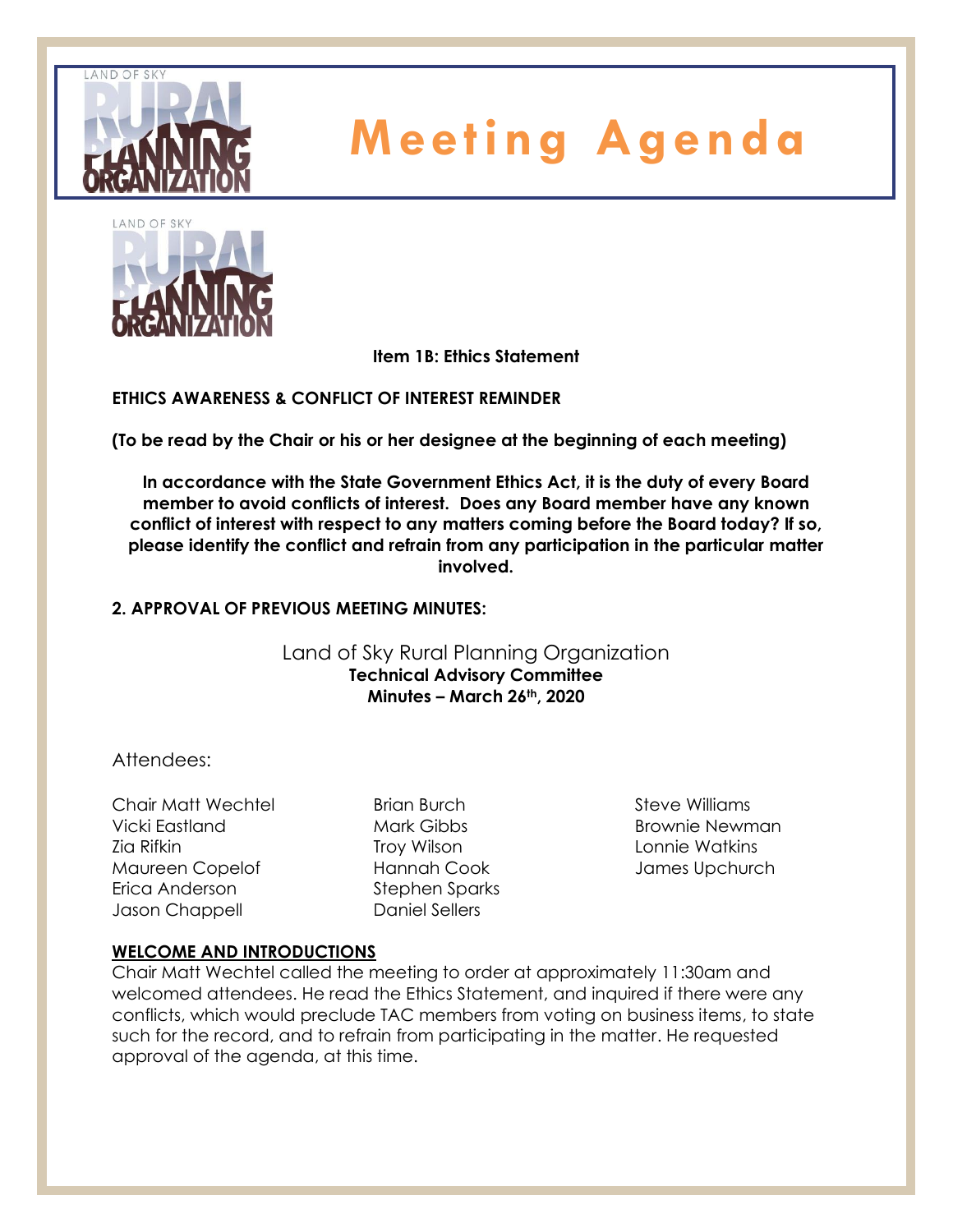

*Brownie Newman moved to approve the agenda as presented. Jason Chappell seconded, and the motion carried without further discussion.*

#### **PUBLIC COMMENTS**

No public comments received.

#### **APPROVAL OF TAC MINUTES**

*Jason Chappell moved to approve the minutes from the February 27, LOSRPO TAC meeting. Maureen Copelof seconded, and the motion carried without further discussion.*

#### **BUSINESS**

#### Prioritization 6.0 LOSRPO Project Submittal List

In this round of prioritization, Land of Sky RPO has 16 new Project submittals for each mode of transportation. In addition to new submittals, Land of Sky RPO has five carryover highway projects, three in Transylvania Co. and two in Madison Co. Due to Transylvania County's decision to withdraw one of their carryover projects from P6.0, they are getting an additional submittal in its place (Old Rosman Highway). The updated list distributed for the meeting shows the non-highway projects as well as highway projects. Both the TCC and TAC approved the Draft Highway Projects list at their February meetings. There was an advertisement in the March 4 Mountain Express to open the public comment period. At this time, we have received no public comments on the Draft List. RPO staff continues to enter projects into the SPOT Online tool working with NCDOT Divisions 13 and14 staff as well as SPOT office staff to improve submitted projects. The project list can be viewed at <http://landofskyrpo.org/prioritization/>

Vicki Eastland reviewed the project submittal list with LOSRPO TAC members by sharing her screen. She notes that the public involvement plan requirements have been met for the project submittal list for this round of prioritization.

### *Jason Chappell moved to approve LOSRPO P6.0 Project List for submittal in this round of prioritization. Maureen Copelof seconded, and the motion carried without further discussion.*

#### **PUBLIC COMMENT**

No public comments received.

#### **REGULAR UPDATES AND ANNOUNCEMENTS**

NCDOT Division 13 (Hannah Cook) & 14 Updates (Steve Williams, Lonnie Watkins) TPD Updates (James Upchurch, Daniel Sellers) Staff Updates (Vicki Eastland)

#### **ADJOURNMENT**

*Brownie Newman moved to adjourn the meeting. Jason Chappell seconded, and the meeting adjourned.*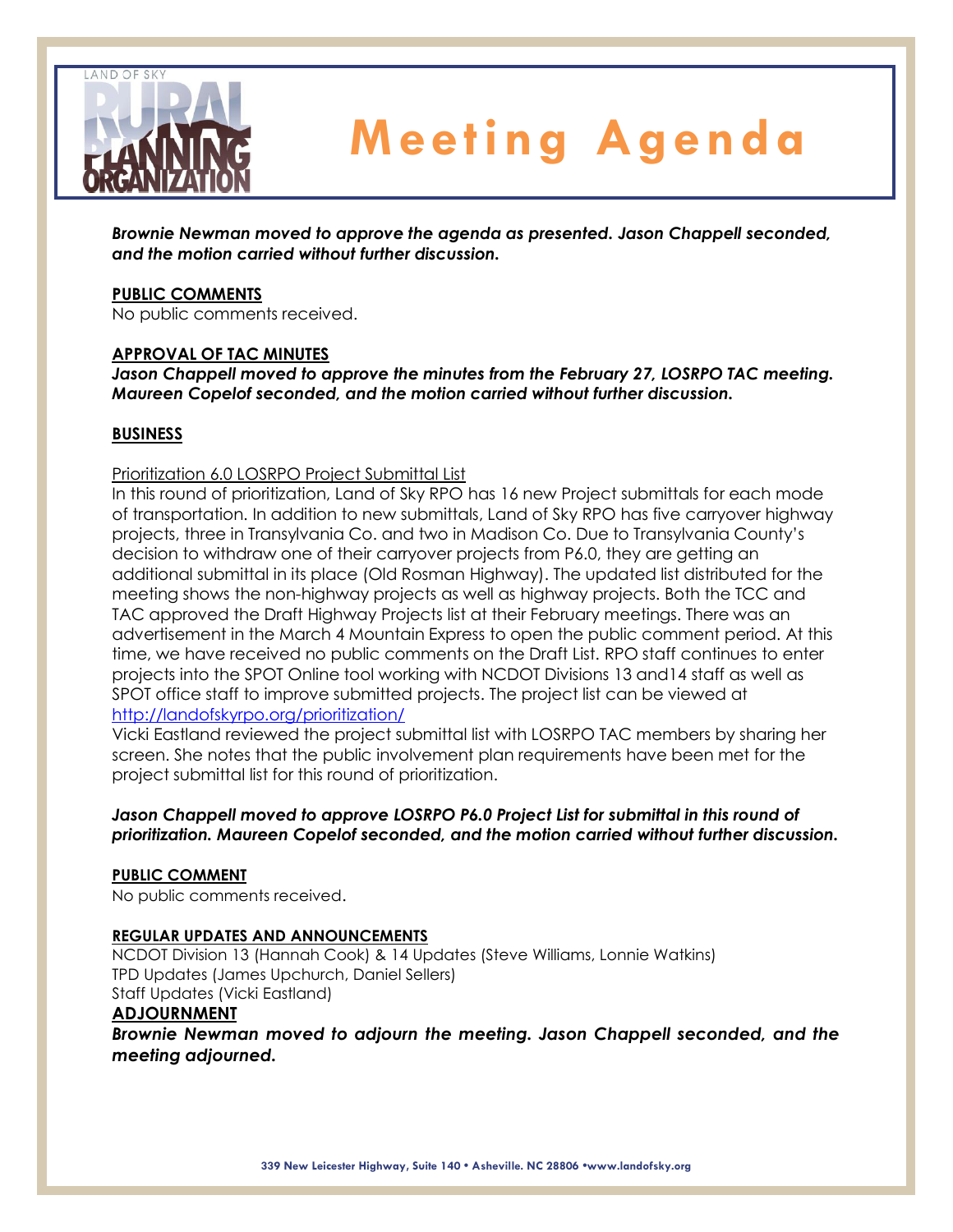

## **4. LAND OF SKY RPO TAC BUSINESS**

### **Item 4A: Prioritization 6.0 LOSRPO Project Submittal List**

The Schedule has changed:

| <b>Prioritization Task</b>                                 | <b>Estimated Date</b>     |  |
|------------------------------------------------------------|---------------------------|--|
| <b>Final Project List Approved by LOS TAC</b>              | <b>March 2020</b>         |  |
| <b>SPOT Online Closes for submitting projects</b>          | <b>July 31st</b>          |  |
| <b>DRAFT Identified Needs Due for Hwy Projects</b>         | <b>September 11, 2020</b> |  |
| <b>Area Specific Weights due</b>                           | October 23rd              |  |
| <b>Final Identified Needs and Complete Streets Project</b> | April 23rd, 2021          |  |
| sheets due for all projects (Hwy and Non-Hwy)              |                           |  |
| <b>DRAFT Programmed Statewide Mobility Projects and</b>    | End of May, 2021          |  |
| <b>Quantitative Scores for all projects released</b>       |                           |  |
| <b>Local Input Point Assignment Methodologies Due</b>      | June 1, 2021              |  |
| <b>Local Input Points for Regional Impact Projects Due</b> | August 27th, 2021         |  |
| <b>DRAFT list of Programmed Regional Impact Projects</b>   | End of October, 2021      |  |
| <b>Local Input Points for Division Needs Projects Due</b>  | January 28th, 2022        |  |
| DRAFT 2023 - 2032 STIP Released                            | $\overline{$ May 2022     |  |

### **Project List**

Both the TCC and TAC approved the final project at their March meetings. RPO staff continues to enter projects into the SPOT On!ine tool working with NCDOT Division 13/14 staff as well as SPOT office staff to improve submitted projects. <http://landofskyrpo.org/prioritization/>

### **Staff Recommendations**:

No action required, information only.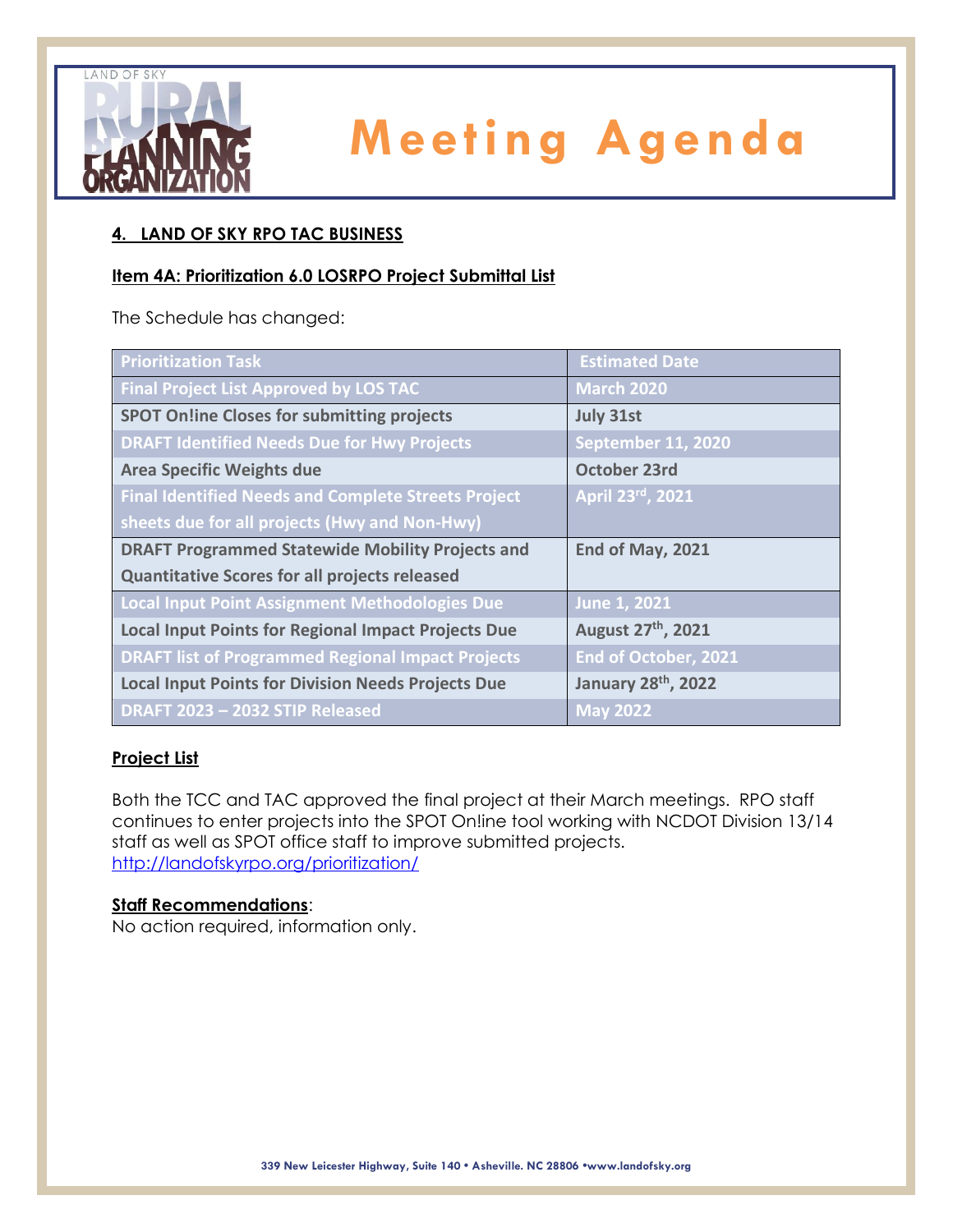

## **Item 4B: LOSRPO Planning Work Program (PWP) Amendment**

The Land of Sky Rural Planning Organization (LOSRPO) is seeking Transportation Planning Branch approval for the amended FY 2020 Planning Work Program. RPO staff, who reviewed the current fiscal year planning work program and budget, identified shifts of funding that are necessary to reflect actual work demands through the last three months of the fiscal year; deemed this amendment necessary. The Technical Coordinating Committee will recommend the changes on **June 11, 2020** and the Technical Advisory Committee will endorsed these on **June 25, 2020**. There is no change to the RPO's overall budget and RPO members will not be requested to provide money.

The following changes are recommended:

### IV-3 Lodging, Meals, Incidentals

- IV-3 Lodging Meals, Incidentals: Because of the impacts of COVID-19, LOSRPO staff did not undertake the types of travel as staff would normally. For this reason, LOSRPO staff requests to shift funding to programs with ongoing work tasks. There are no changes to the specified deliverables, but the amount of money allocated for Lodging, Meals, Incidentals is **reduced** by \$1,744.68.
- Total for IV-3 (Lodging, Meals, Incidentals) **reduced** by \$1,744.68.
- Funds shifted will be re-allocated over several funding categories with ongoing work tasks.

## IV-5 Registration / Training

• IV-5 Registration / Training: Because of the impacts of COVID-19, LOSRPO staff did not attend anticipated Conferences. For this reason, LOSRPO staff requests to shift funding to programs with ongoing work tasks. There are no changes to the specified deliverables, but the amount of money allocated for Registration / Travel is **reduced** by \$735.00.

### IV-6 Travel

• IV-6 Travel: Because of the impacts of COVID-19, LOSRPO staff did not undertake the types of travel as staff would normally. For this reason, LOSRPO staff requests to shift funding to programs with ongoing work tasks. There are no changes to the specified deliverables, but the amount of money allocated for Travel is **reduced** by \$3,591.28.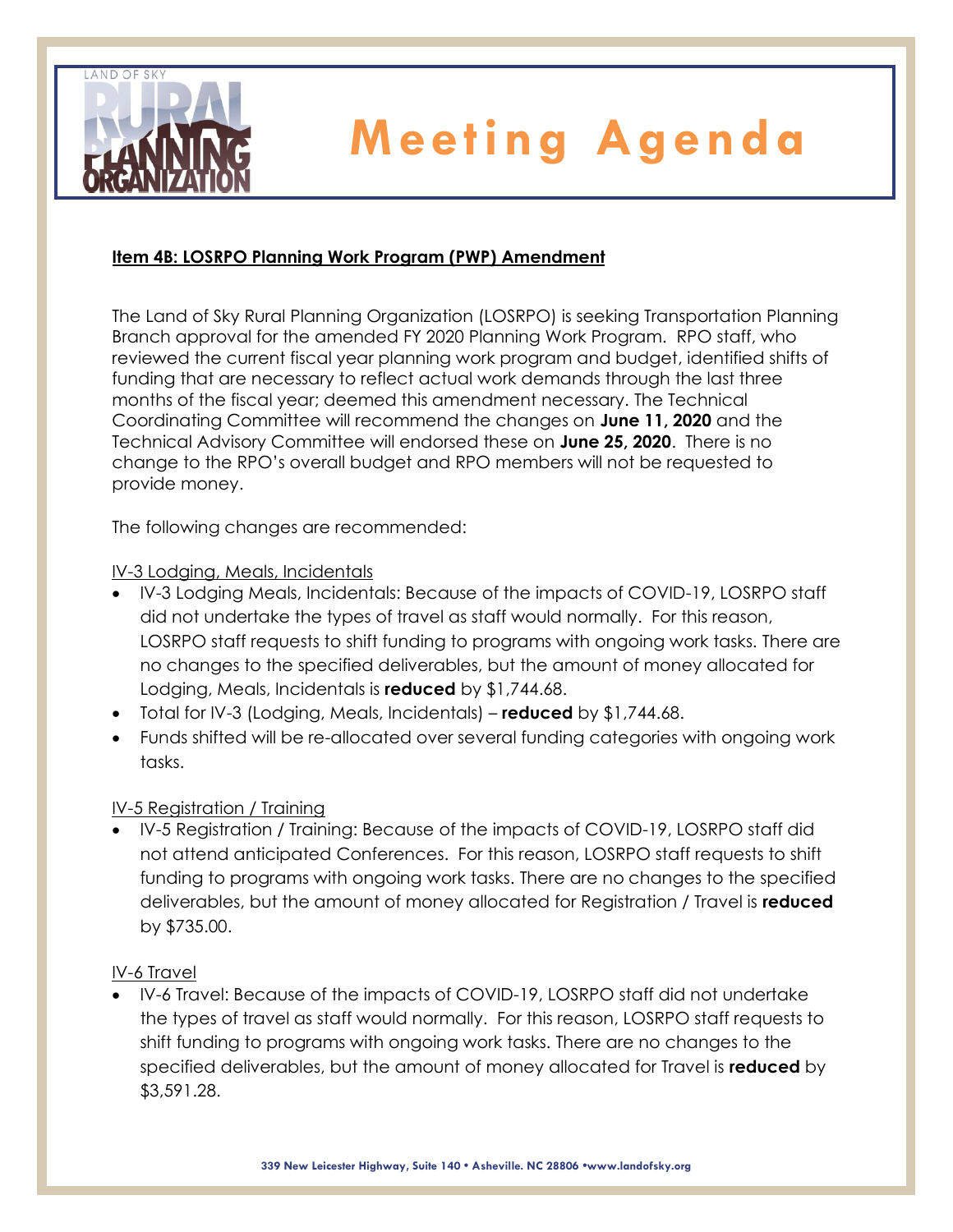

II-4 General Transportation Planning

- Additional work in NCARPO items and Western RPO Meetings.
- Total for II-4 (General Transportation Planning) **increased** by \$1,163.07.

II-2 Prioritization and Program Development

- Additional work demands for SPOT6.0.
- Total for II-2 Prioritization and Program Development **increased** by \$4,907.89.

## **Staff Recommendations**:

Review and vote to approve PWP amendment.

## **Item** *4C* **Resolution of Support, City of Brevard Bike/Ped Planning Grant**

City of Brevard staff are submitting for an NCDOT Bicycle/Pedestrian Planning Grant. A resolution of support is required from the RTAC. The deadline for application is June 30. 2020.

## **RESOLUTION ENDORSING THE APPLICATION FOR PEDESTRIAN PLAN FUNDS BY THE CITY OF BREVARDY, NC**

**WHEREAS,** North Carolina General Statutes 136-211 enacted July 6, 2000, provides for the establishment of Rural Transportation Planning Organizations (RPOs) to provide rural entities a cooperative and unified voice in project selection and funding, and enhance their involvement in integrated multi-model transportation planning; and

**WHEREAS,** the Transportation Advisory Committee is the duly recognized transportation decision-making body of the Land-of-Sky Rural Planning Organization; and

**WHEREAS,** the North Carolina Department of Transportation Division of Bicycle and Pedestrian Transportation has established a Bicycle and Pedestrian Planning Grant which provides funding to projects that will result in comprehensive local bicycle and pedestrian transportation plans; and

**WHEREAS**, the City of Brevard, North Carolina has decided to apply for funding from the Department of Transportation for a comprehensive bicycle and pedestrian plan for the application cycle that ends June 30, 2020; and

**WHEREAS**, the Transportation Advisory Committee finds it in the best interest of the Land of Sky Rural Planning Organization to endorse the City of Brevard's application.